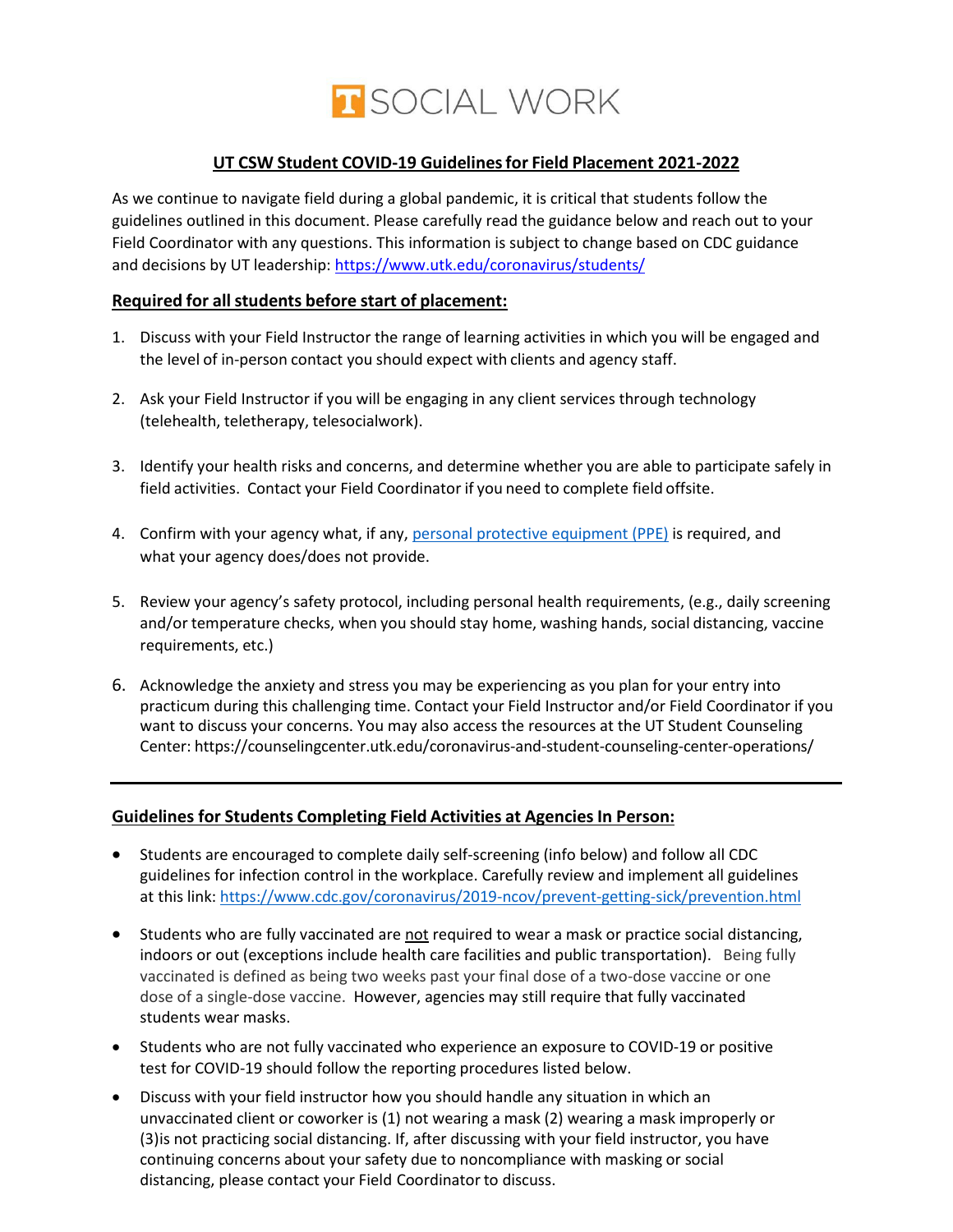- Engage in self-care from day one of the practicum. Resources to support your self-care are available at the following link: [https://www.socialworkers.org/Practice/Infectious-Diseases/Coronavirus/Self-](https://www.socialworkers.org/Practice/Infectious-Diseases/Coronavirus/Self-Care-During-the-Coronavirus-Pandemic)[Care-During-the-Coronavirus-Pandemic.](https://www.socialworkers.org/Practice/Infectious-Diseases/Coronavirus/Self-Care-During-the-Coronavirus-Pandemic)
- If anything changes in the placement setting (e.g., safety concerns increase, expectations for your activities change, supervision changes, etc.), *please contact your Field Coordinator immediately so that we can assist you in resolving the issue. If you are feeling distressed or have significant health issues that may interfere with your ability to complete your placement, contact your Field Coordinator.*

### **Daily Self-Screening Requirementsforstudentsin-person at Field Agencies, Summer 2021:**

To help slow the spread of COVID-19, students are encouraged to monitor their health and stay home when sick. *If the answer to any of the self-screening questions is yes, the student should contact their field instructor and inform the Field Instructor that they will not report to field that day.*

### **Self-Screening Questions:**

- 1. Have you been told to quarantine/isolate by a medical provider or the health department?
- 2. (For students who are NOT fully vaccinated): In the last 14 days, have you had face-to-face contact for 10 minutes or more with someone who has or is suspected of having COVID-19?
- 3. Are you experiencing a new cough, shortness of breath, or difficulty breathing?
- 4. In the last 48 hours, have you had at least two of the following new symptoms: Fever, Chills, Repeated shaking chills, Muscle pain, Headache, Sore throat, Vomiting, Diarrhea or Loss of taste or smell?
- 5. Was your temperature 100.4 or above this morning?

**Students who are required to self-isolate need to complete the UT Self-Isolation Form at** [https://covidform.utk.edu](https://covidform.utk.edu/)

Information about when to self-isolate is also available on the UT Coronavirus website at <https://www.utk.edu/coronavirus/guides/when-to-self-isolate>

## **In-Person Field Student Reporting Requirements in case of Self-Isolation, Exposure or Positive Test for COVID-19**

If you are completing field in person and are required to self-isolate or quarantine, do not report inperson to your field placement until you have been cleared to do so by a health care provider or a contact tracing team. Absences from field will be accommodated only if you have followed the university's policy on self-isolation and allsteps in the *UTCSW Student COVID-19 Guidelines for Field*.

Required minimum field hours must still be completed in order to earn a passing field grade. If a student is unable to complete field hours during the semester due to Covid-19, the student should notify the Field Coordinator to determine if they are eligible to receive a temporary grade of *Incomplete* until all field assignments and minimum hours are completed.